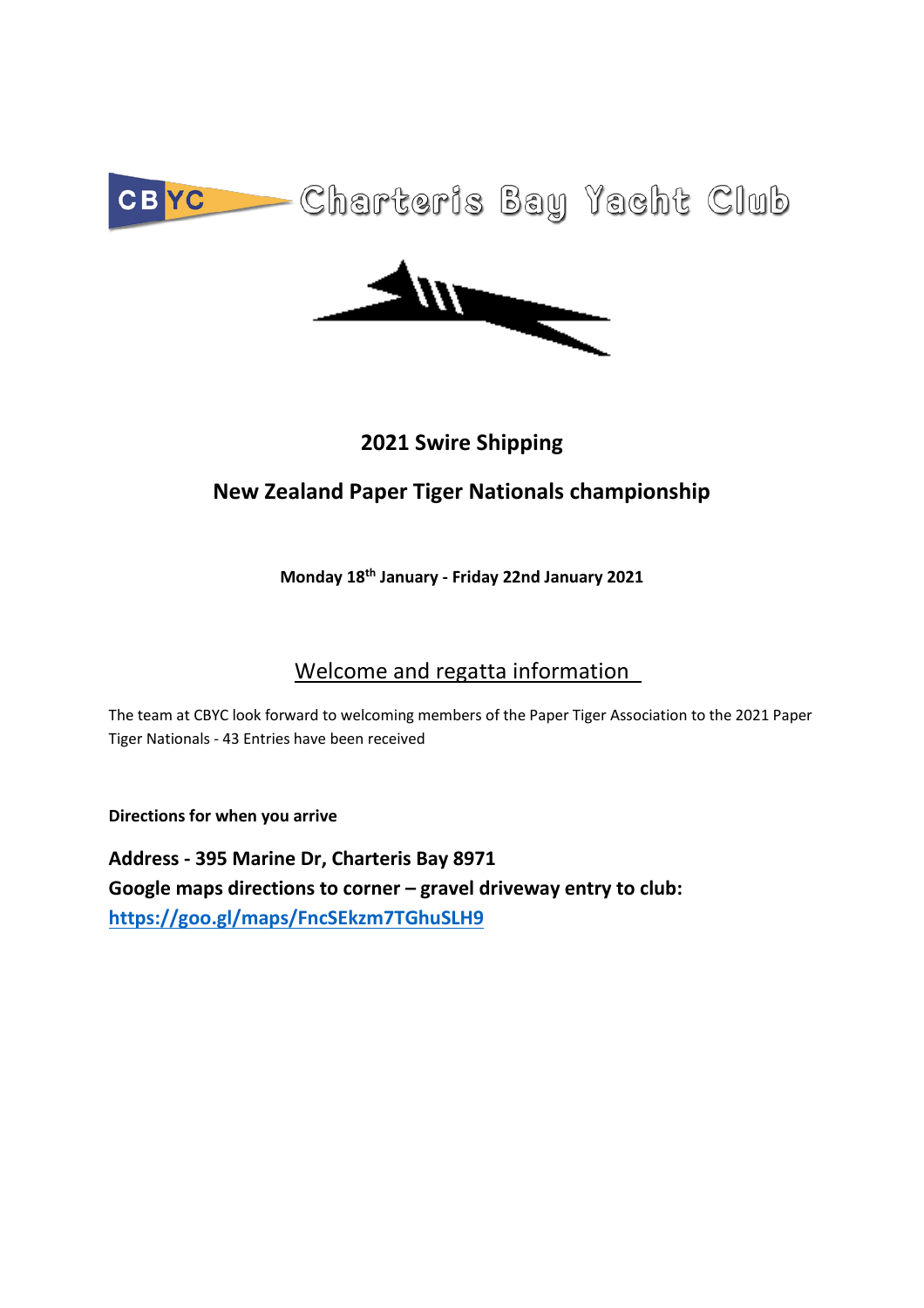



It is quite easy to miss the entrance to CBYC -please see above two images – look out for the CBYC sign just after the large green water tank and light-colored house in the above image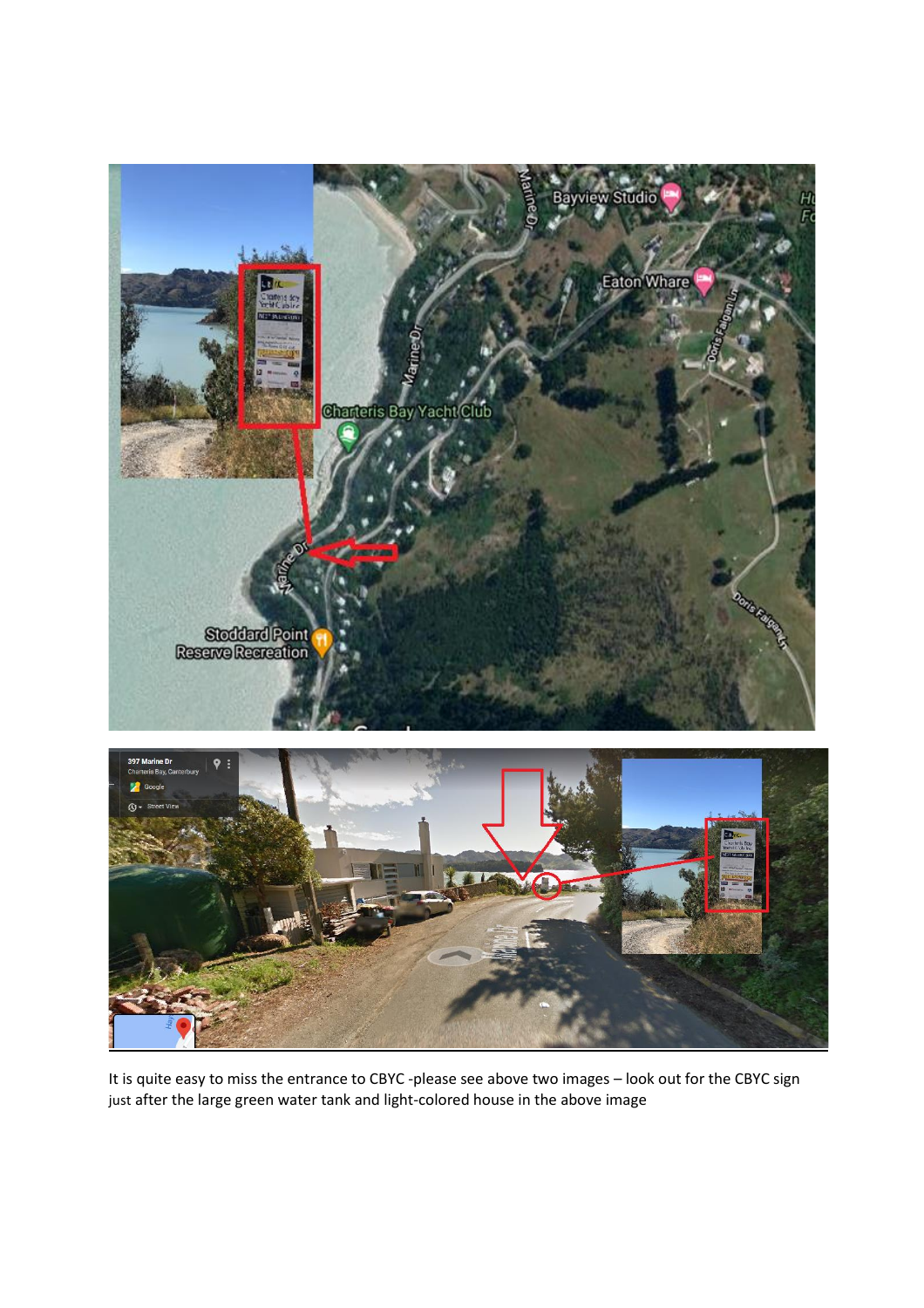### **On Arrival**

The club operates a strict one-way system on our driveways, once you drive down the entry driveway you will arrive at our unloading zone, this is where you can unload your boat and any gear you will need during the regatta. please do not leave your car and or trailer parked in this zone for extended periods.

DO NOT drive your car & trailer onto the hard space rigging area marked in yellow

With 43 PTs on our hard space there will be NO room to store trailers at the club during the regatta once you have unloaded please take your trailer to the Cnr of Marine Drive and Bayview road this is the overflow trailer park and is located 500 meters from Club - in the direction of Orton Bradley park. Which is in the direction you arrived from. See pictures below

We have a Green shed called the Opti Hilton located next to the drop off Zone that we have emptied, and you are welcome to store spares, tool kits and bags in this shed for the duration of the regatta. it will be locked and is nice and

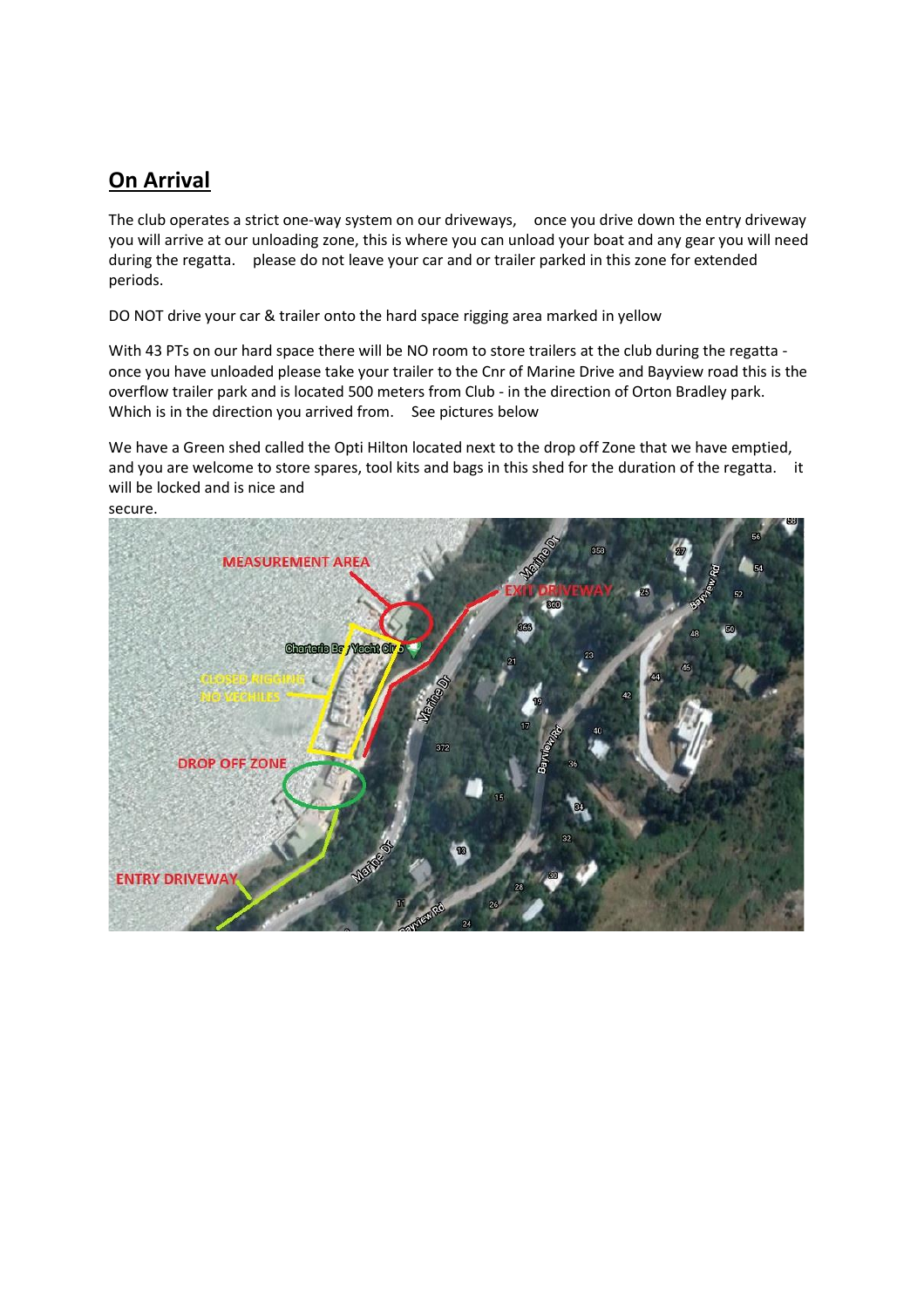

Overflow and trailer parking behind the farm gate on the cnr of Marine Dr and Bay View Rd

### **Measurement and registration**

Measuring will be from noon Monday 18th CBYC northern shed - ONLY the following boats need to be weighted

Registration from noon Monday 18th inside the CBYC club rooms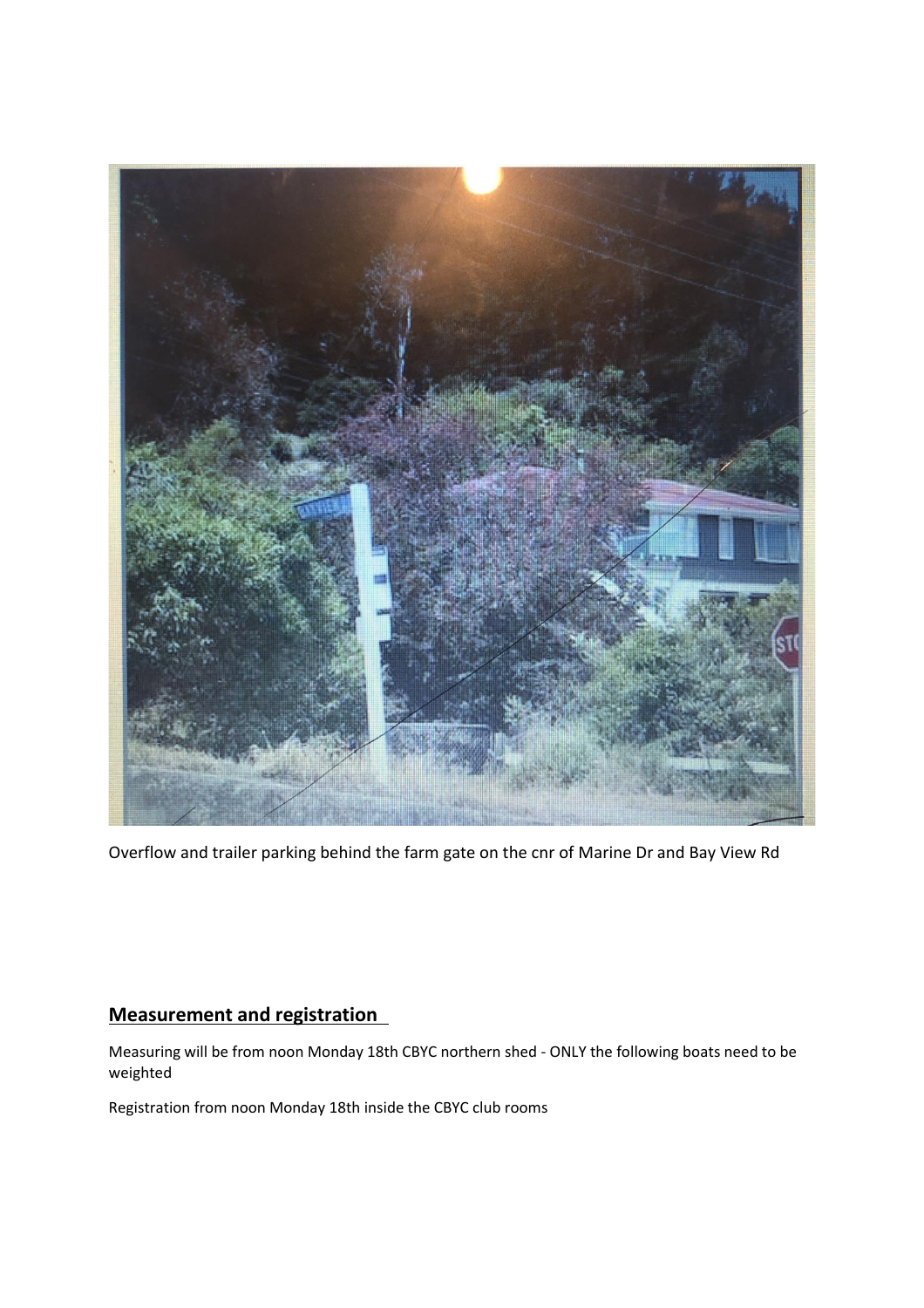| <b>SailNo</b> | <b>Name</b>             | <b>Boat</b>          |
|---------------|-------------------------|----------------------|
|               | 2588 Brett Willcock     | Double Bubble        |
|               | 2643 Jamie Hatch        | Roar Speed           |
|               | 2693 murray grimwood    | Hijinx               |
|               | 2698 Adam Dawe          | Panther              |
|               | 2790 Aston Clinch       | Poles Apart          |
|               | 2794 Shane Clinch       | Captn Legless        |
|               | 2885 will Hadfield      | <b>Burnt Toast</b>   |
|               | 2925 Owen Jenkins       | <b>Wind Torque</b>   |
|               | 2934 Ruby Baynes        | Double Trouble       |
|               | 2971 Ben Baynes         | Silver Fox           |
|               | 3000 Hamish Limbrick    | Zig Zag              |
|               | 3003 Mark Jones         | Game Changer         |
|               | 3072 Andy Brown         | <b>Hairy Maclary</b> |
|               | 3073 Carl Taylor        | Aquaholic            |
|               | 3074 Tim Brown          | Scram                |
|               | 3075 Mark Hatch         | <b>Bad Boy</b>       |
|               | 3106 Derek Scott        | <b>Black Betty</b>   |
|               | 3109 Scott Pedersen     | Sabre                |
|               | 3122 Pierce Prendergast | Wizz                 |
|               | 3137 Nick Gardiner      | Mungrel              |
|               | 3151 Stuart Taylor      | Desperado            |
|               | 3157 Hayden Percy       | <b>Wet Wives</b>     |
|               | 3165 Ben Goodwin        | Never go back        |

# **Briefing**

Briefing will be held at CBYC club rooms 9am Tuesday 19th

# **AGM**

Wednesday 20<sup>th</sup> 6pm at CBYC club house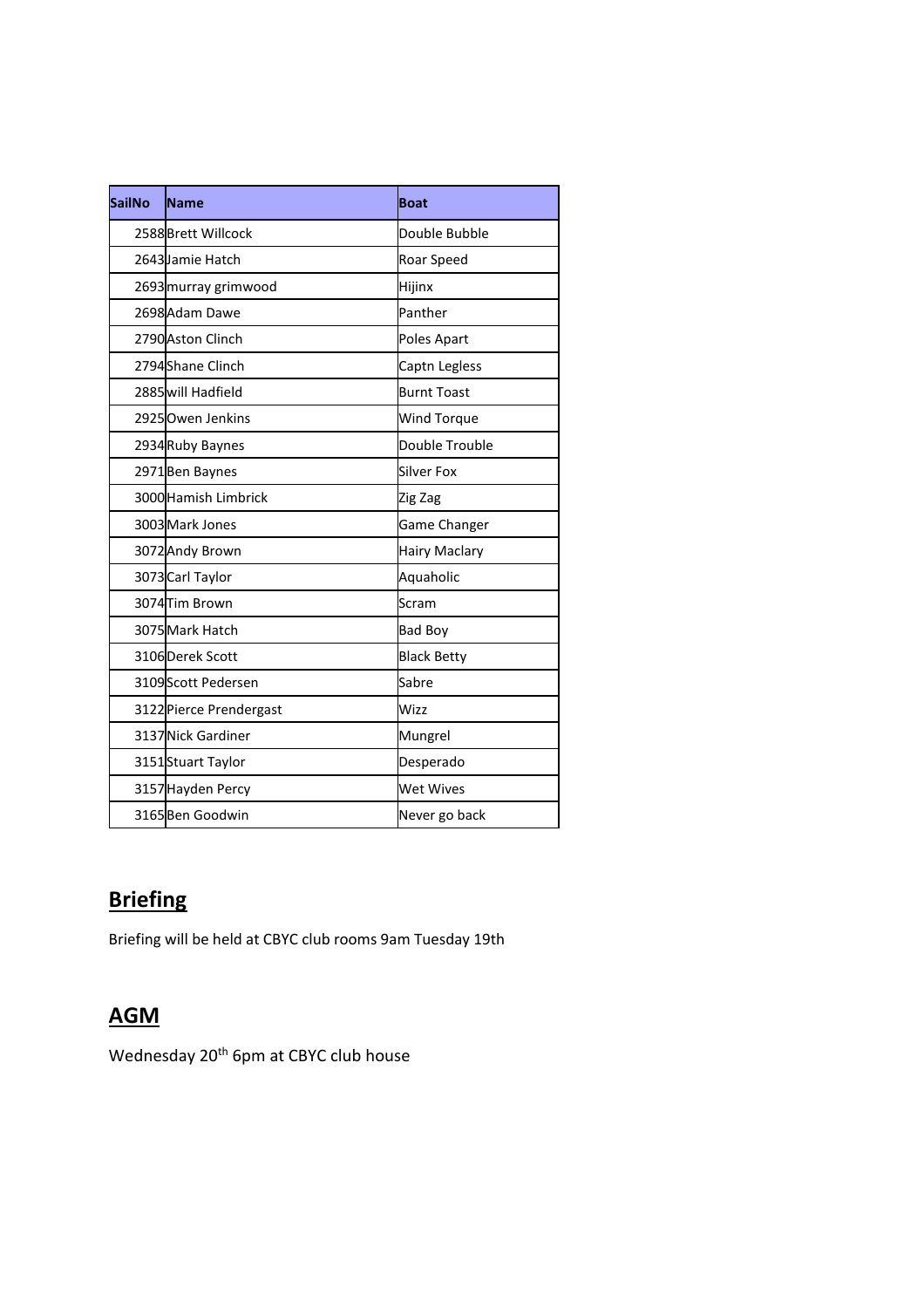### **Amenities**

Race Office is located inside the Clubhouse

CBYC has fully functioning Kitchen and Bar and the outside decked area is a great space to relax and take in the views

Each morning we will have good coffee and Bacon and egg butties available

Lunches can be ordered at registration or email commodore@cbyc.co.nz

Efpos is available at the club but bring some cash as it speeds up the process. we have a TV to watch Prada cup action post sailing and view regatta photos

Water bottles can be refilled from the boat wash down taps in the rigging area

Toilets and hot showers are available at club

### **Social Calendar**

Monday  $18<sup>th</sup>$  Bar will be open from 4 pm

Tuesday 19th - Pizza night. Local gourmet Pizza cart will be at club Yum Yum -preordering recommended

Wednesday 20th - Nachos Prepared fresh by the CBYC locals

Thursday Night - Free night - we recommend visiting Eruption Brewing for dinner and Beer on this night

Friday 22nd - Prize giving and dinner at CBYC - Dinner is included in competitor's entry fee and additional tickets can be purchased at club kitchen

#### **Want to View the race from Land**

Information on the best options to view the racecourse from land will be covered at the Briefing

#### **Local sponsors details and services they offer,**

#### **Oborns Nautical Address: 49 Shakespeare Road, Waltham, Christchurch 8023**

Phone: 03-377 1800 https://obornsnautical.co.nz/ for all you Sailing and Marine Products

you can order online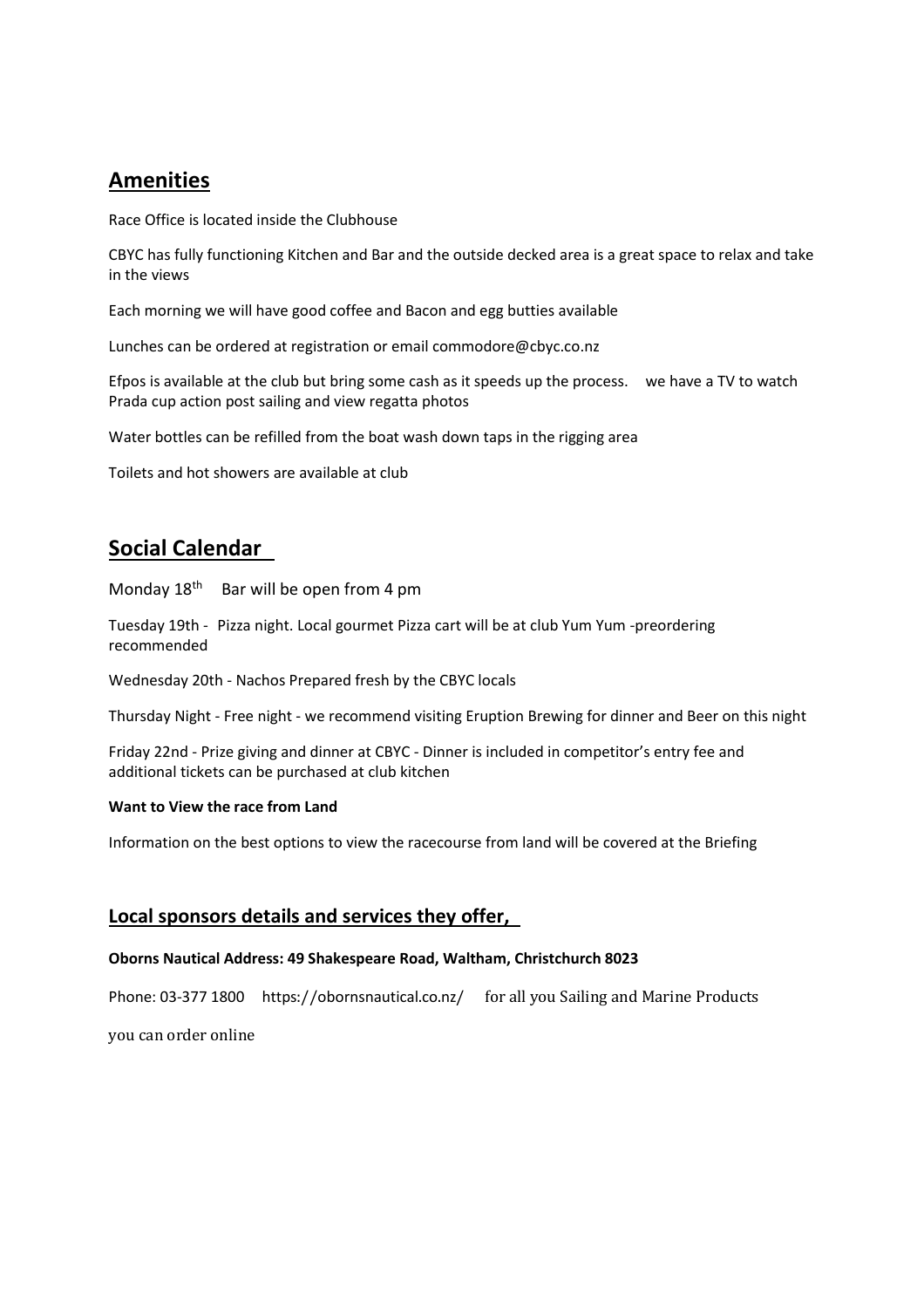#### Eruption Brewing https://www.eruptionbrewing.com/

Hand crafted brews with a local edge - On the other side of the Harbour located at

26 London Street, Lyttelton. A great place for a quite drink and quality food.

either take the 35 min drive or use the Ferry from Diamond Harbour - after a pleasant 5 mins you are there

#### **On The Spot - Diamond Harbour**

Address: 141 Marine Drive, Diamond Harbour 8971

Phone: 03-329 4803 https://www.onthespot.co.nz/store-locations/on-the-spot-diamond-harbour/ An easy 5 mins drive north of CBYC, everything you need when the supplies are getting low including FUEL at the local NPD. Great selection of food and drinks including alcohol and service with a smile

**Min Sarginson Real estate**- We know you will love your time in Charteris Bay and the surrounding area, if you love it that much get in Touch with the Local Real estate professionals https://min.nz/

Orton Bradley park Cafe -www.ortonbradley.nz

Black Cat Cruises www.blackcat.co.nz ph 03 328 9078 Diamond Harbour to Lyttleton Ferry

*Thanks to our Sponsors*